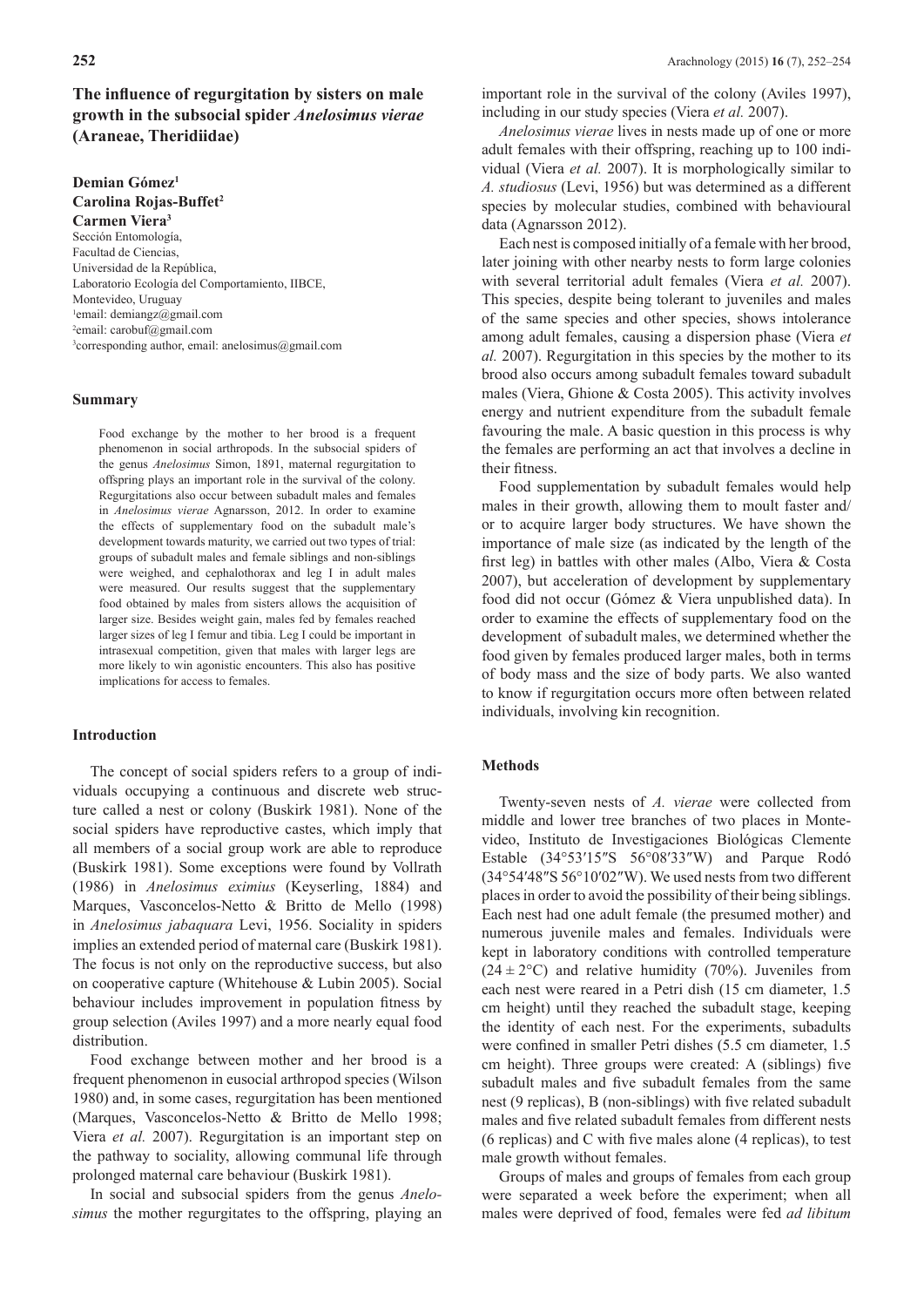with *Drosophila* spp. The groups of males and the groups of females were weighed separately using a precision scale (Ainsworth AC-800: 0.001 g accuracy) before being placed together. After 48 hours deprivation of food and water, males and females from each group were weighed again. Initial and fnal weights were compared using the non-parametric Mann-Whitney and Kruskall-Wallis tests (no normality and homogeneity of variances were found), in the PAST package (Hammer, Harper & Ryan 2004). After the fnal weight, females and males were separated and were fed *ad libitum* in the same laboratory conditions as above.

When males reached adulthood, 24 from group A, 5 from group B, and 10 from group C were preserved individually in 70% alcohol to be measured. Length and width of carapace, and length of the femur and tibia of leg I were measured. According to Uetz, Papke & Killinc (2002) feeding differences in males are evidenced in the carapace and the size of leg I. These structures were photographed with a Nikon Coolpix P5100 digital camera, and measured using the program ImageJ (Ferreira & Rasband 2010). Normality was tested using the Shapiro-Wilk test, and homogeneity of variances was verifed by the Levene test. These measures were compared using a one-way ANOVA, followed by Tukey's tests using PAST software (Hammer, Harper & Ryan 2004).

#### **Results**

Occasional regurgitations from subadult females towards subadult males in group A ( $n = 10$ ) were observed during the experiments. This did not occur in group B, in which nine males which requested fuid food from females were rejected by the females without aggressive interactions.

The initial weights of the different groups of males showed no significant differences ( $H = 2.357$ ,  $p = 0.307$ ). On the other hand, fnal weights (A, B and C) of males showed signifcant differences among experimental groups  $(H = 4.89, p = 0.039)$ ; males of group A gained more weight. Major differences were found between group A and B ( $U = 9$ ,  $p = 0.017$ ) but individuals of group B lost weight in both sexes. Females did not differ signifcantly in their initial and fnal weights among the experimental groups  $(U = 24, p = 0.703; U = 24, p = 0.496$  respectively) (Table 1).

Male carapaces did not differ signifcantly among the groups regarding length ( $F = 1.011$ ,  $p = 0.374$ ,  $n = 39$ ) and width (F = 0.4038, p = 0.670, n = 39). Differences were found in the lengths of the femur ( $F = 3.724$ ,  $p = 0.033$ ,  $n = 39$ ) and tibia (F = 7.566, p = 0.001, n = 39) among experimental groups. The males of group A showed the longest leg I. Differences in the length of the femur  $(O = 3.451, p = 0.050)$  and tibia  $(O = 5.358, p = 0.001)$ were found between group A and B (Table 2).

#### **Discussion**

Males usually make a big investment in searching for females, competition for access to females, courtship, and copulation (Parker 1984). Lubin (1986) found that, in the

| Weight<br>(g)         | <b>Group A</b><br>Mean $\pm$ SD (n = 9) | <b>Group B</b><br>Mean $\pm$ SD (n = 6) | Group C<br>Mean $\pm$ SD (n = 4) |
|-----------------------|-----------------------------------------|-----------------------------------------|----------------------------------|
| $\triangle$ initial   | $0.011 \pm 0.003$                       | $0.018 \pm 0.009$                       | $0.015 \pm 0.005$                |
| $\triangle$ final     | $0.018 \pm 0.009$                       | $0.010 \pm 0.002$                       | $0.012 \pm 0.005$                |
| $\mathcal{Q}$ initial | $0.013 \pm 0.005$                       | $0.013 \pm 0.008$                       | ۰                                |
| final                 | $0.011 \pm 0.003$                       | $0.010 \pm 0.001$                       | ٠                                |

Table 1: Initial and fnal weights of males and females of *Anelosimus vierae* from the three experimental groups: **A** female and male siblings; **B** unrelated female and male; **C** control.

social spider *Acharaearanea wau*, male conficts involved vibrations, persecutions, ritualized fghts, and biting, causing injuries and even death of individuals in laboratory conditions of confnement. Albo, Viera & Costa (2007) observed in *A. vierae* three types of male agonistic encounters involving persecutions, ritualized fghts and bites, and in a few cases the individuals were killed. In these instances of fghting, males with the greatest leg I size won. These authors also found that males fght even when courtship does not take place, suggesting that fghts also occur in female territories and to gain access to subadult or adult females. Our results suggest that the food supplement obtained by males from their sisters allowed them to acquire larger body size, and larger femur and tibia of leg I. Because leg I is essential in intrasexual competition in males, the dietary supplement will have important implications in contests to access females. In this regard, studies of the social spider *Achaearanea wau* (Levi, Lubin & Robinson 1982) suggested that, during fghts, males struggle to push through their legs I, and to push each other and try to bite, although there no injuries were documented (Lubin 1986). These push and release movements with leg I also occur in *A. vierae* and, often, a large pressure while pushing is enough for the opponent to withdraw from the confict (Albo, Viera & Costa 2007). Therefore, the food supplement provided by their sisters is a fundamental contribution to the preparation of their brothers for fghting. In spite of the cost involved in the food donation, the sisters obtain indirect beneft by increasing the ftness of their brothers.

Differences in weights and sizes of leg I observed among males in groups A and B, and the observed rejections of males by females of group B, could suggest the existence of kin recognition. Kin recognition in subsocial spiders has been poorly studied, except by Schneider & Bilde (2008) who found benefts of cooperation in *Stegodyphus lineatus* siblings compared to non-siblings.

So far, evidence of recognition between groups (nests) was documented in our study species, but no individual recognition (Cayafa, Viera & Costa 2011). In that study, males of *A. vierae* were unable to discriminate nests of

| Size (mm)       | <b>Group A</b><br>$Mean \pm SD$<br>$(n = 24)$ | <b>Group B</b><br>Mean $\pm$ SD<br>$(n = 5)$ | Group C<br>$Mean \pm SD$<br>$(n = 10)$ |
|-----------------|-----------------------------------------------|----------------------------------------------|----------------------------------------|
| Carapace length | $1.406 \pm 0.056$                             | $1.372 \pm 0.025$                            | $1.385 \pm 0.065$                      |
| Carapace width  | $1.042 \pm 0.054$                             | $1.023 \pm 0.057$                            | $1.029 \pm 0.035$                      |
| Femur length    | $1.855 \pm 0.155$                             | $1.690 \pm 0.054$                            | $1.756 \pm 0.129$                      |
| Tibia length    | $1.713 \pm 0.161$                             | $1.431 \pm 0.079$                            | $1.592 \pm 0.167$                      |

Table 2: Size of selected body traits of *Anelosimus vierae* from the three experimental groups. **A** female and male siblings; **B** female and male no related; **C** control.